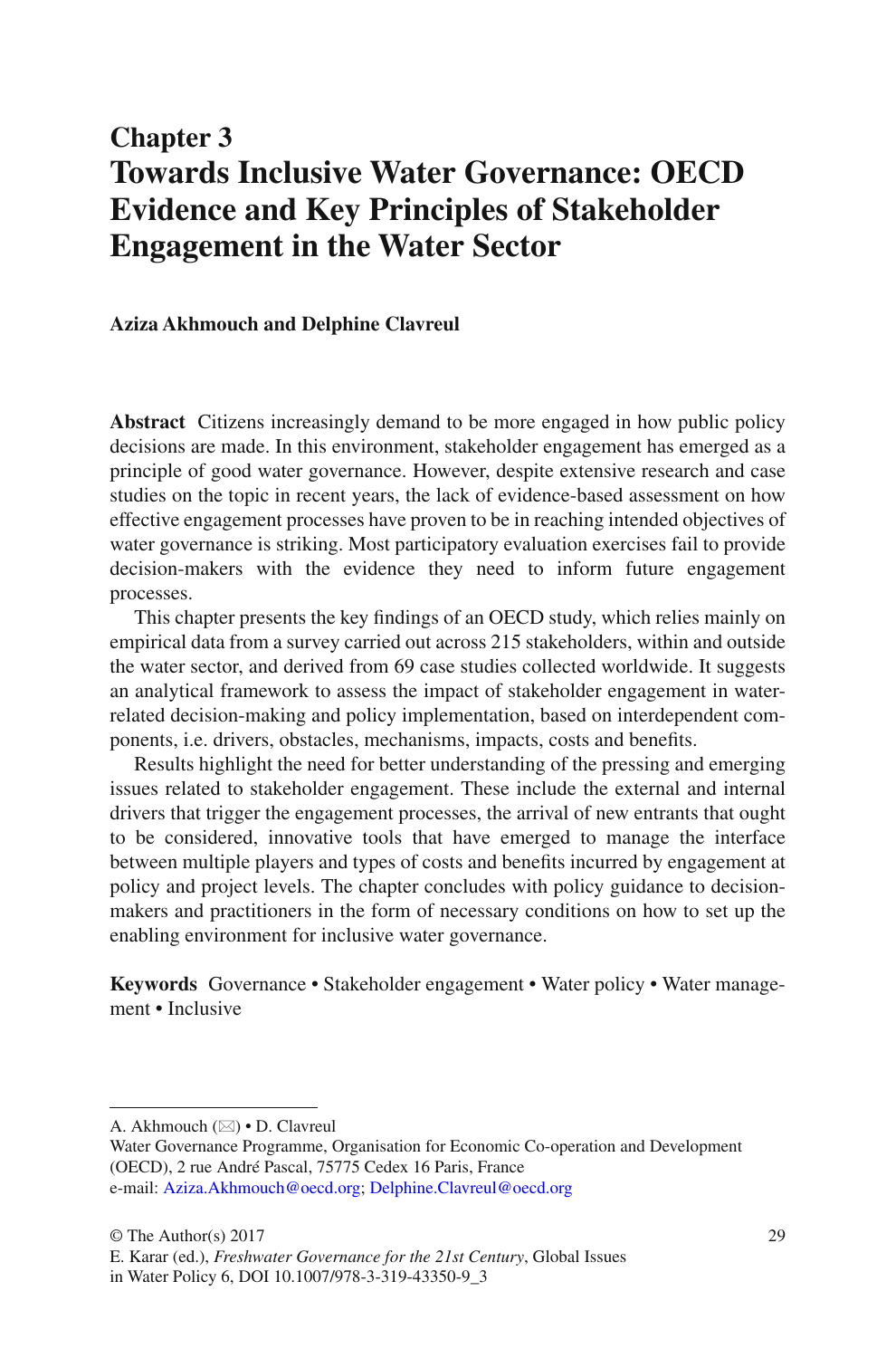## **3.1 Introduction: A Call for More Inclusive Water Governance**

 Growing attention to inclusive water governance is motivated to a large extent by increasing pressure on water resources in many parts of the world. Future projections related to water are sobering: by the middle of this century, the world population will reach nine billion, four billion of which will live in severely water-stressed basins, whilst demand for water is expected to increase by 55 % globally (OECD [2012 \)](#page-19-0). The challenges are huge, but they can be turned into opportunities. A number of water crises around the globe are primarily governance crises. In many circumstances, the problem goes beyond hydrology, infrastructure and financing; it is about who does what, at which scale, how and why. In a word, with the right *governance* approach, water could be a harbinger of progress.

 Water governance is the 'the range of political, institutional and administrative rules, practices and (formal and informal) processes through which and how decisions are taken and implemented; decision-makers are held accountable in the development and management of water resources and the delivery of water services; and, last but not least, stakeholders articulate their interests and have their concerns considered' (OECD [2011](#page-19-0)).

 Over the coming decade, decision-makers throughout the world will be forced to make tough choices about how to manage water in ways that are efficient, equitable and environmentally sound. Whether their efforts succeed may depend, in large part, on providing the broad range of stakeholders with a voice in water-related decisions that affect them. Stakeholder engagement holds the promise of improving acceptance and trust in water governance and reducing the potential for conflict over water issues.

 Despite extensive research and case studies in recent years on the topic of stakeholder engagement, there is a lack of evidence-based assessment on how effective engagement processes have proven to be in reaching intended objectives of water governance. Most evaluations carried out on stakeholder engagement fail to provide decision-makers with the evidence they need to inform future engagement processes, rather calling for caution against generalising beyond the context of specific case studies (Abelson and Gauvin 2006). In that context, better evidence needs to be produced and policy guidance is required to encourage decision-makers and practitioners to engage with all stakeholders in the early stages of decision-making in order to secure support for water reforms, to raise awareness about water risks and costs, to increase water users' willingness to pay and to deal with conflicts.

 This chapter presents key OECD evidence and messages on the main trends, drivers, obstacles, mechanisms, effectiveness, costs and benefits of stakeholder engagement practices in the water sector. It concludes by providing a set of principles for creating the enabling environment for inclusive water governance<sup>1</sup>.

<sup>&</sup>lt;sup>1</sup>This chapter draws heavily on the OECD (2015a) report: 'Stakeholder engagement for inclusive water governance', OECD Publishing, Paris (OECD 2015a).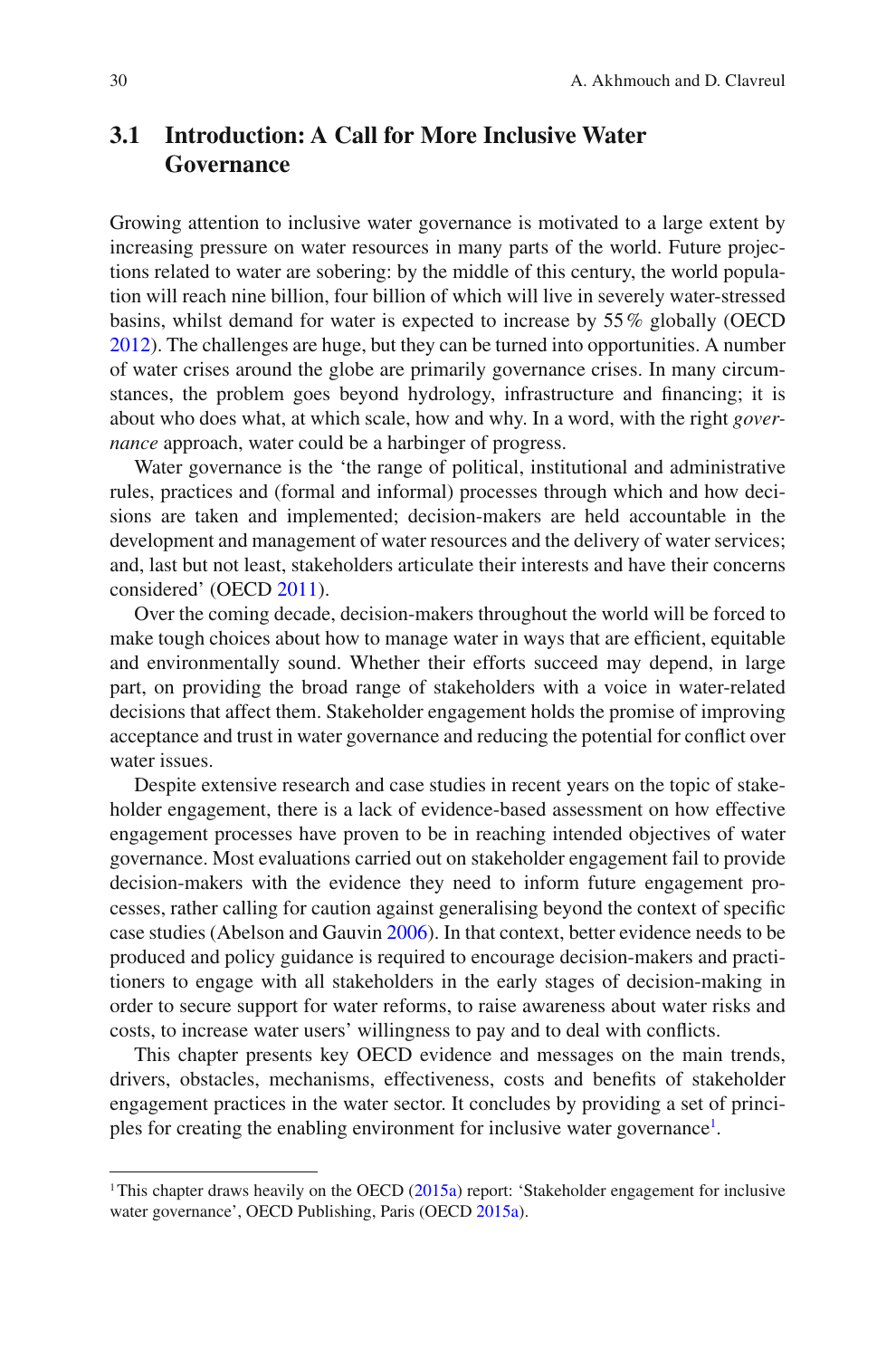Public acceptance and trust in water governance rely on inclusiveness and the capacity to accommodate a broad range of (often conflicting) interests across the water chain and policy cycle. A critical test of trustworthy and legitimate water governance is not just whether stakeholders are engaged but also whether they are actively playing their part. To guide public action in that direction, the OECD adopted Principles on Water Governance that set standards for more effective, efficient and inclusive design and implementation of water policies and which include a building block of stakeholder engagement (OECD [2015b](#page-19-0)).

## **3.2 An Overview of Key Terms and Trends in Inclusive Water Governance**

 Governments and public governance are becoming increasingly open. As countries are still coping with the consequences of the financial crisis, the public sector is facing acute challenges in terms of fiscal pressure with increased demands from citizens to be more engaged in how public policy decisions are taken. The general move from a 'top-down, hierarchical model' exerting sovereign control over the people and groups making up civil society to gradual involvement of public, nonstate actors such as private and not-for-profit organisations and sectors at different levels has characterised public policy since the 1990s.

 Developing a common language represents one of the primary challenges to analysing the contribution of stakeholder engagement in the water sector. According to Smith (1983), public participation is defined as a range of procedures and methods designed to consult, involve and inform local communities and citizens (i.e. the 'public'). It typically refers to the involvement of individuals and groups in the design, implementation and evaluation of a project or plan (Brown and Wyckoff-Baird [1992](#page-19-0); Yee [2010](#page-19-0)). However, the process of involving stakeholders has changed and is progressively moving away from mere 'participation'. It is no longer restricted only to 'civil society' and project-based approaches but attempts to address a broader range of actors in a more systematic way. This evolvement should be taken into account in the existing variety of concepts and vocabulary associated with stakeholder engagement.

Herein, stakeholder engagement is defined as the process by which any person or group who has an interest or stake in a water-related topic is involved in the related activities and decision-making and implementation processes. The person or group may be directly or indirectly affected by water policy and/or have the ability to influence the outcome positively or negatively (OECD [2015a](#page-19-0)).

 Various degrees of engagement and different typologies of engagement and participation have been discussed in the literature. A well-known categorisation is the 'ladder of citizen participation' developed by Arnstein (1969) which identifies eight levels or 'rungs', ranging from manipulation (the lowest in the group of nonparticipation steps) to citizen control (the highest step and highest degree of citizen power).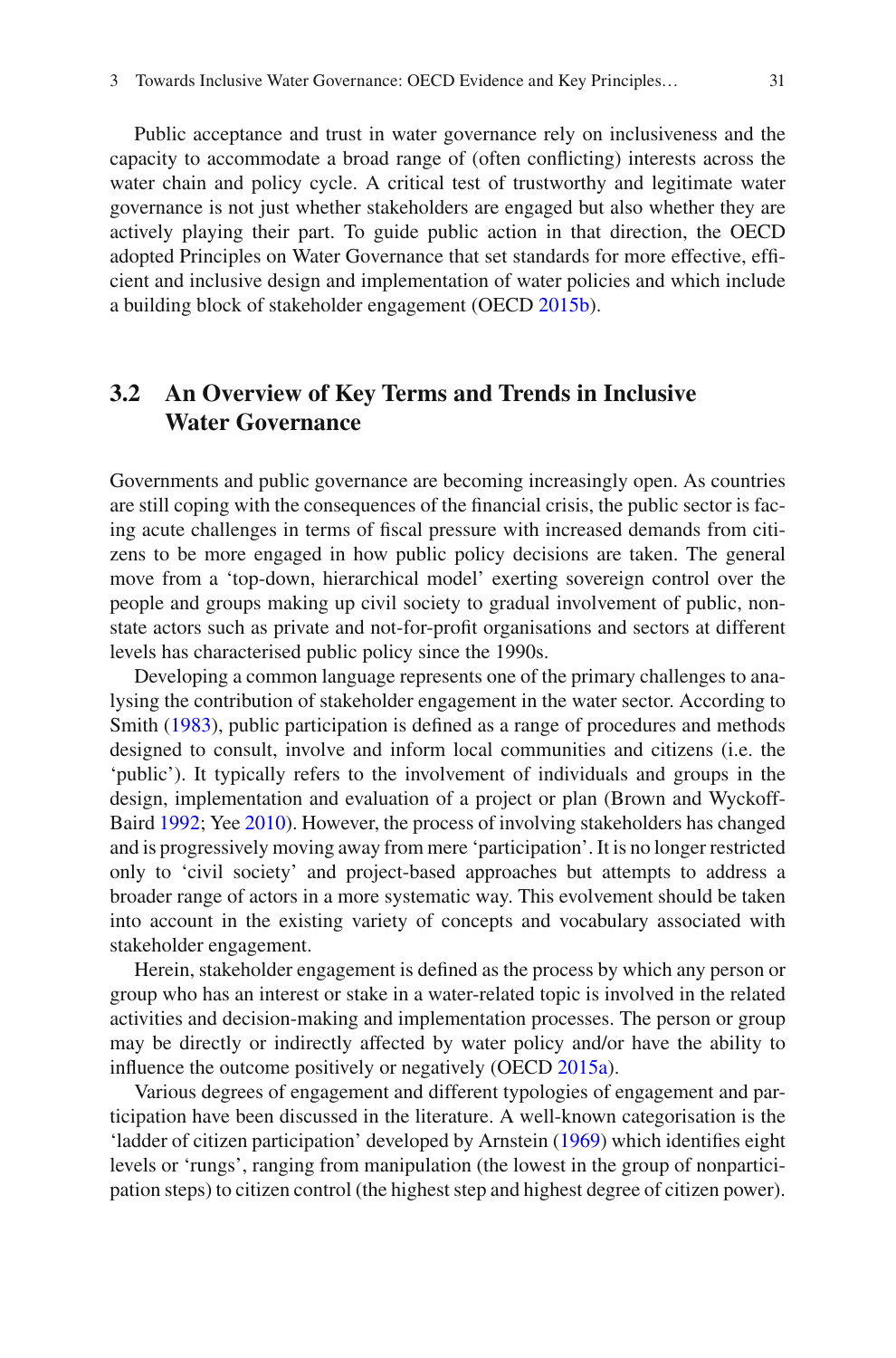

**Fig. 3.1** OECD typology of levels of stakeholder engagement (Source: OECD (2015a))

This range shows that there is a significant gradation of citizens' participation. Arnstein's work has now been deemed obsolete and debatable because it considered participation as an end in itself rather than as a means (Wehn et al. 2014). Other typologies have emerged: Pretty (1995) 'typologies of participation'; Fung (2006) 'democracy cube'; and UNDP Water Governance Facility, Stockholm International Water Institute, Water Integrity Network (2013) 'levels of engagement'. This chapter distinguishes six levels of stakeholder engagement, depending on the process and the intentions being pursued (Fig. 3.1 ).

 Overall, stakeholder engagement has been more institutionalised for water *resources* management than water *service* delivery. Legislation on surface water and groundwater quality and quantity and principles, such as integrated water resource management, has encouraged the creation of river basin organisations and their fora and the contribution of stakeholders to decisions related to planning. Engagement has been less systematic for water services and often consisting of handling customers' complaints despite the existence of consultation (rather ad hoc without consideration of the wider application) via shareholding, governing boards, regulatory policy and partnerships with citizens and users.

 For a long period, stakeholder engagement in water governance remained mostly incidental, apart from some noticeable exceptions (e.g. the Polder approach in the Netherlands to build consensus (OECD  $2014$ )). The flexibility associated with project- or issue-based stakeholder engagement has made it a preferred option for many decision-makers rather than engaging in more systematic inclusive approaches. It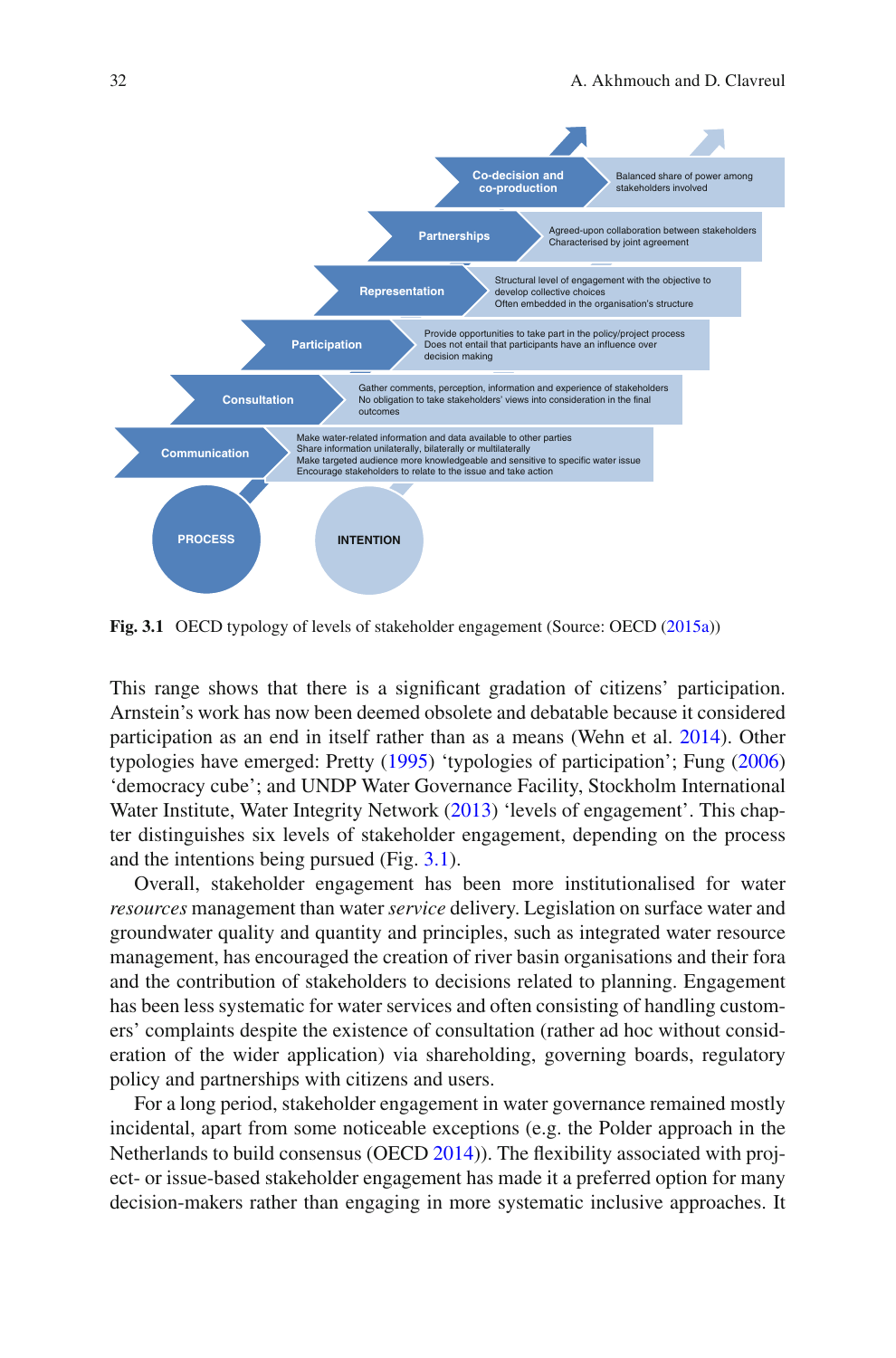

 **Fig. 3.2** OECD analytical framework of stakeholder engagement in water governance (Source: Based on OECD (2015a))

consists in setting up ad hoc mechanisms such as workshops, hearings, panels or campaigns to gather stakeholders around a specific issue. However, these engagement processes are often time bound, limited in scope and end conjunctly with the implementation or evaluation of the given project or policy. Stakeholder engagement processes have also been reactive rather than proactive. They tend to be a response to a need or an obligation, such as to comply with regulatory frameworks on the topic, or during crises and emergencies (droughts, floods, economic crisis, etc.) rather than being carried out on a voluntary basis.

 Environmental, institutional and social trends within and outside the water sector have called for more inclusive governance and have spurred greater stakeholder engagement in water-related decision-making. On paper ( *de jure* ), regulations such as the Aarhus Convention, the EU Water Framework Directive and the EU Flood Directive mandate public engagement; however, in practice (*de facto*), the importance given to engagement and the extent of its implementation vary from one situation to another. This underscores the need to consider the effects of inclusive approaches on policy decisions.

The analytical framework suggested hereafter is organised around five mutually dependent components to look at stakeholder engagement holistically: (i) detecting drivers to understand the forces and levers for actions; (ii) mapping stakeholders in terms of their roles, responsibilities, influence, motivations, level of connectivity and scale; (iii) diagnosing obstacles and mitigating related risks to integrity, accountability and sustainability; (iv) identifying mechanisms that are fit-for-purpose; and (v) fostering evaluation to point out areas in need of improvements and trade-offs (Fig. 3.2). This framework can be used as a reading template to develop a comprehensive approach to engagement efforts and to decipher the actual contribution of stakeholder engagement to better water governance.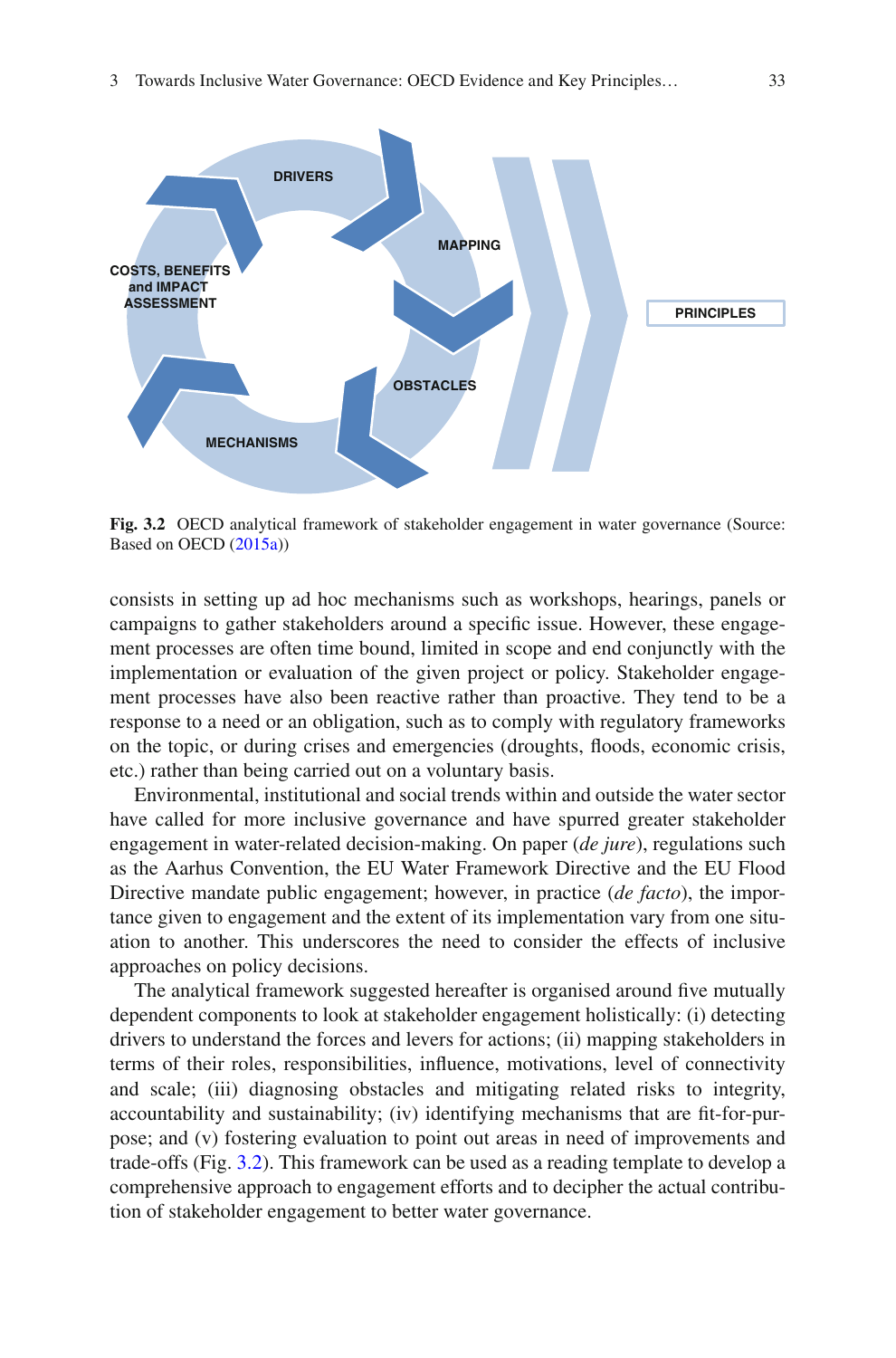To ground this analysis in sound evidence, a survey of stakeholder engagement in water governance was conducted in 2014 across 215 stakeholders with various levels of interest and experience in stakeholder engagement. Whilst the results of the survey provide valuable insights into and feedback on the reality of stakeholder engagement practices, they do not intend to be statistically comprehensive or reflect the multitude of views, arrangements and players in the field of water<sup>2</sup>. A compendium of 69 case studies was also collected worldwide to provide insight into practical experiences.

## **3.3 Why Engage Stakeholders: The Driving Forces Behind Inclusive Water Governance**

 The water outlook is not optimistic, and future economic, social, climate, urban and technological trends challenge water governance and the capacity of governments to address them, often calling for multi-stakeholder solutions. Pressure points over water allocation, infrastructure financing and disaster management require doing better with less money, less water and with more people willing to get on board. The daunting picture for the water sector in the future has prompted renewed emphasis on the role of stakeholder engagement across the public, private and non-profi t sectors combined with structural and conjunctural drivers that have pushed stakeholder engagement to develop along different rationales.

 A range of long-term structural drivers has resulted in a paradigm shift in water governance to better cope with future challenges. They can be clustered into four broad categories: climate change will affect water availability and resilience of water infrastructures, with different levels of impacts across the world; economic and demographic trends will drive water demand, in particular in cities, and affect the capacity of governments to respond (i.e. their ability to mobilise public funds); sociopolitical trends, such as the concept of IWRM, recent developments in European water-related policies, the United Nations Sustainable Development Goals will set new standards, regulations and aspirational goals paying greater attention to adaptive governance; and innovation and technologies will stimulate greater connectivity and new relationships, in particular related to web-based communication avenues.

 Stakeholder engagement has also been triggered by conjunctural drivers and is greatly influenced by changing circumstances and situations (Fig. [3.3](#page-6-0)). Debates around water-related policy reforms and projects are primary drivers of stakeholder engagement. Stakeholders are more likely to take part in discussions when it concerns new policies they will have to uphold, whilst decision-makers look to consult and involve stakeholders likely to be impacted to ensure acceptability and sustainability of the policies to be implemented.

 $2$  Details of the survey's sample of respondents and methodology are provided in OECD ( $2015a$ ).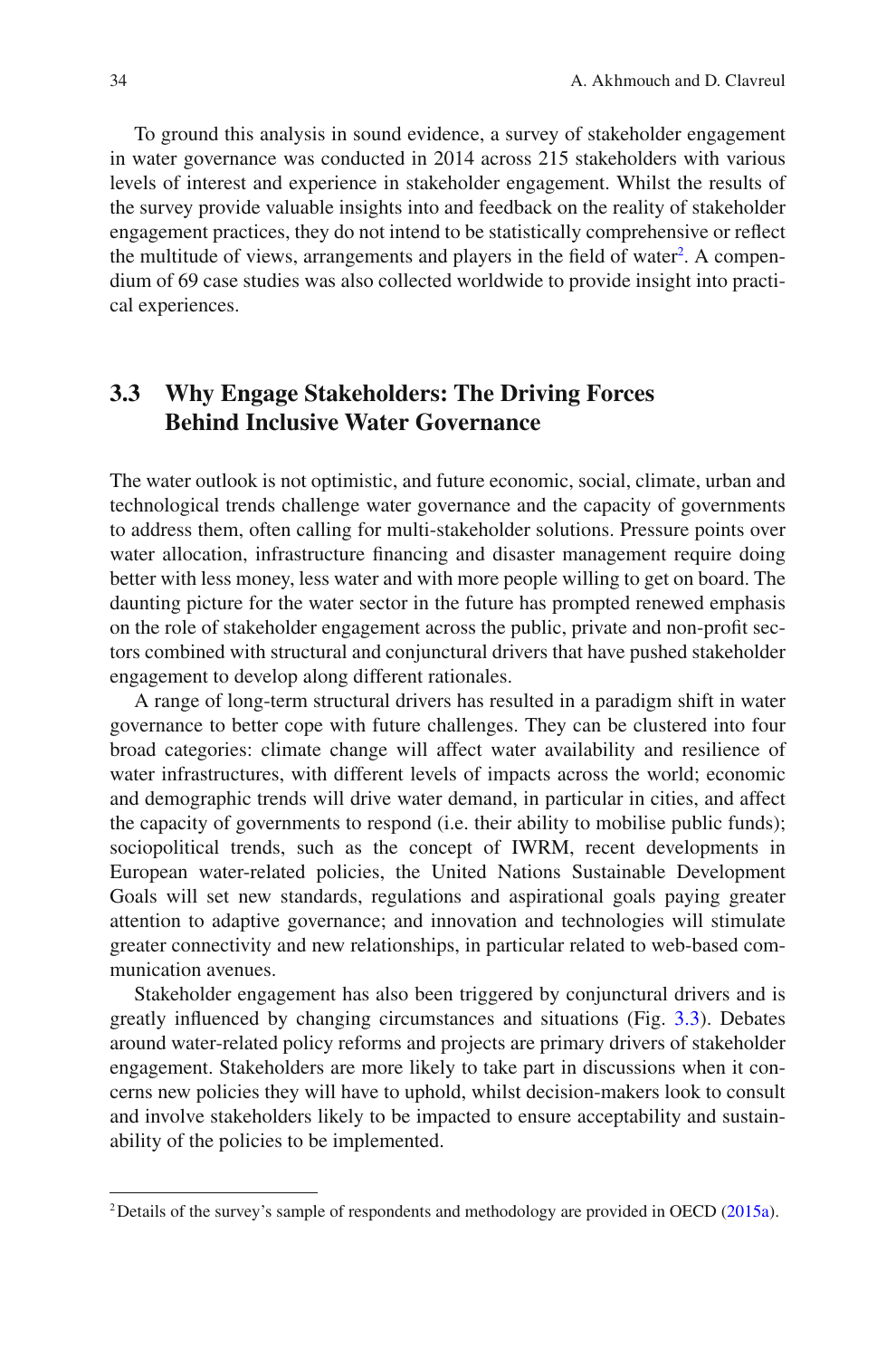<span id="page-6-0"></span>

*Note:* The figure considers the drivers ranked from 1 to 3 on a scale from 1 to 11. *Source* : OECD Survey on Stakeholder Engagement for Effective Water Governance (2014).

**Fig. 3.3** Recently identified drivers for stakeholder engagement in the water sector (215) respondents)

 Survey results show that crises, change or emergency-driven situations, such as floods and droughts, are the second most important driver of stakeholder engagement. The community engagement initiative 'Rebuild by Design', for instance, was founded as a response to the devastation caused by Hurricane Sandy in the United States. Legal requirements on water-related stakeholder engagement have emerged in the past decade and boosted stakeholder engagement. In Japan, for example, the Japan Water Agency Law requires mandatory stakeholder mapping and engagement in all the activities of water agencies. Competition over water resources is considered the fourth driver. Engaging all actors impacted can support continuing dialogue on competing needs to be balanced and necessary trade-offs. In France, Électricité de France (EDF) signed a Water Saving Convention with major irrigators in the Durance Valley to improve water efficiency and allocation through improved local stakeholder engagement, which has led to a reduction in agricultural water consumption from 325 million to 235 million cubic metres.

 Successful stakeholder engagement comes from a real understanding of the rationale that underlies it. It points to the reasons why engagement should or need to take place, for what outcomes and with which categories of stakeholders. In turn, decision-makers can define realistic and forward-looking policy objectives for stakeholder engagement and ensure that the processes are outcome-oriented.

## **3.4 Who to Engage: Stakeholders, Their Motivations and Their Interactions at Different Scales**

A first step in the process of effective stakeholder engagement is to identify who they are and to determine what motivates them. Knowing who is responsible for what and at which level is an essential starting point and can help identify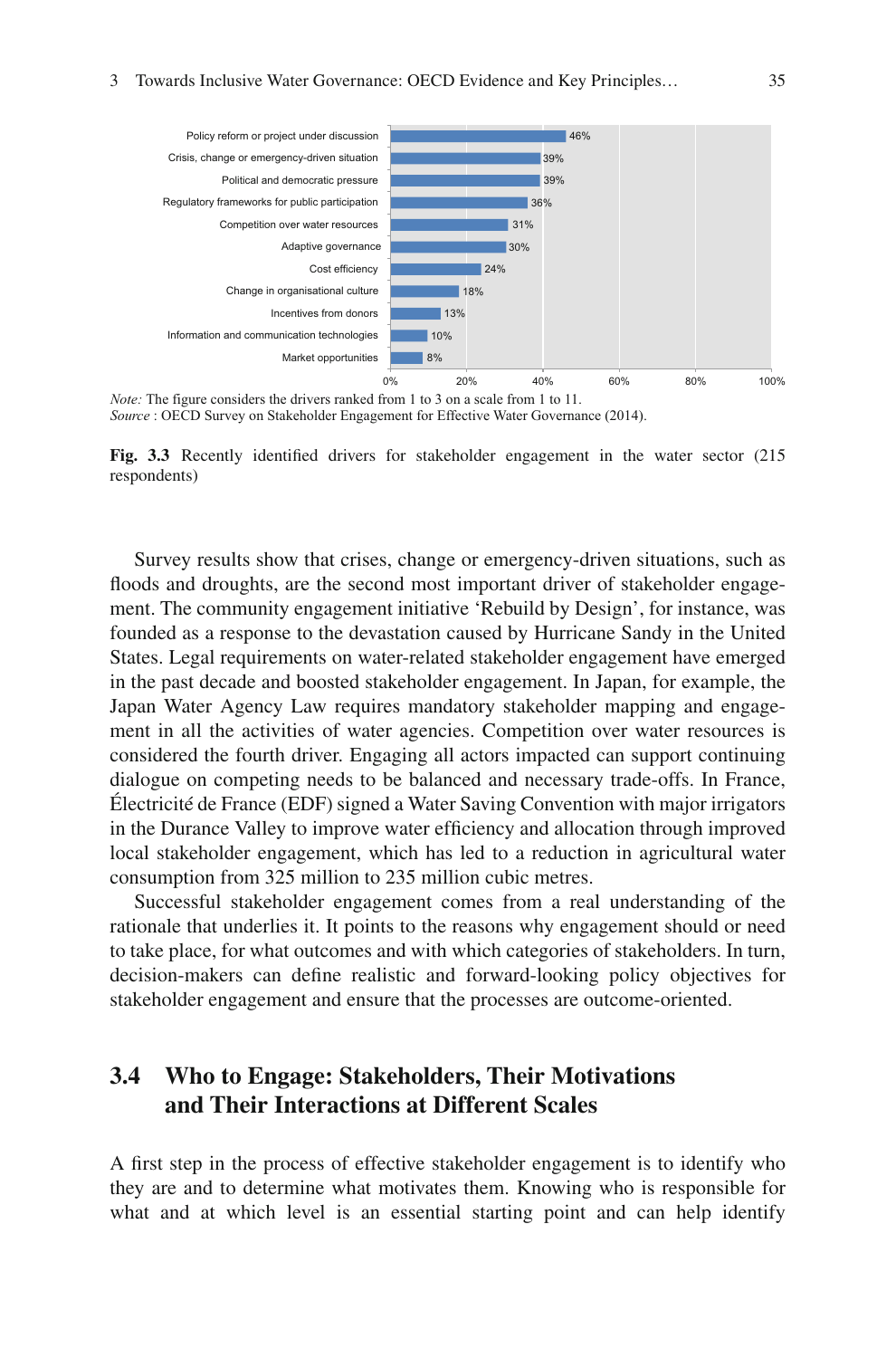redundancies and gaps in the institutional framework that affect policy coherence and sector performance. Stakeholder mapping can be used to identify the core stakeholder functions in the sector and to assess how effectively they are carried out. Such mapping also highlights the interaction with, and the impact of stakeholders on, other areas that influence the water sector.

Beyond the 'traditional' actors, new players have gained interest and influence in water governance (Fig. 3.4). Whilst the role of the private sector has been inclined to focus on companies delivering water supply and sanitation, businesses have paid increasing attention to water governance in their strategies, especially to cope with regulatory risks and to secure water allocation. In parallel, citizens and water user associations have gained increasing influence over political decisions on water. As risks of floods intensify, property developers are also gaining influence, as spatial development generates long-term liabilities and financial implications in terms of water management, such as compensation for the loss of green areas and water amenities. They can play an important role in harnessing new sources of finance and contributing to the development of nontechnical solutions to manage floods. Institutional investors (e.g. pension funds, insurance companies, mutual funds) have also begun to factor environmental, social and governance issues into their decisionmaking process, and they are investing more and more in water infrastructure and utilities.

 Some stakeholder categories are frequently excluded from the process. These include women (as the primary users of water in many parts of the world, for domestic consumption, subsistence agriculture and health), youth (as the future generation that will need to solve issues related to water), the rural and urban poor (as the main consumers in informal urban and rural settlements) and indigenous and aboriginal



 **Fig. 3.4** Traditional, new and underrepresented stakeholders in the water sector (Source: OECD (2015a))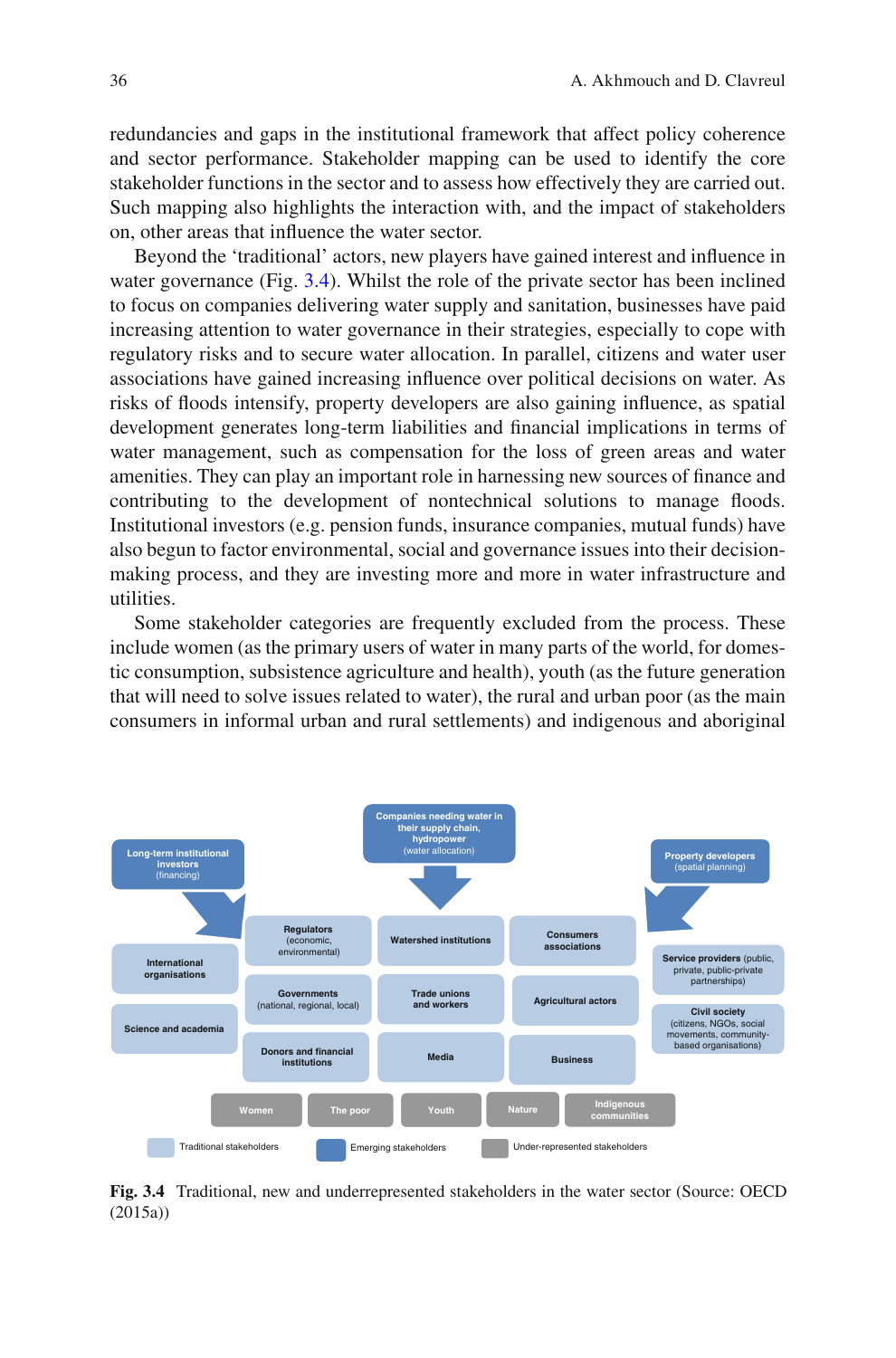communities. Nature and other nonconsumptive users are also often absent from engagement processes. Greater efforts to encourage innovation are called for to connect and engage with these groups or individuals, who do not always come forward on their own. In order to gain a more balanced picture, it is very important to include these minority or 'less-vocal' stakeholders beyond formal engagement channels. In New Zealand, the Canterbury Regional Council launched an engagement process with district councils and the Māori tribal authority to develop and implement the new Canterbury Water Management Strategy based on a collaborative governance framework whereby 'local people plan locally'. It led to positive outcomes in terms of sustainability and resilience of water management in the region and to better community understanding of indigenous cultural values.

 Stakeholders have different motivations, needs and interests. They aspire to different goals in water governance, whether these relate to water resource management – a primary concern mainly for national governments, businesses and international organisations; the supply of water and sanitation – mostly in the case of regulators and civil society; water disaster management; or environmental protection. Based on their core motivations, and often their mandate, stakeholders have different governance concerns that affect their willingness to contribute to waterrelated policies and projects as well as their degree of engagement.

 The way they interact can also vary from place to place. Depending on their responsibilities and interest, stakeholders interact more or less with one another. Interactions amongst stakeholders tend to take place in silos, relying essentially on peer-to-peer exchanges, as is the case, for instance, for governments, river basin organisations, civil society, businesses and academics (Fig. [3.5 \)](#page-9-0). Understanding these dynamics is crucial to assessing the level of stakeholders' influence and engagement and to clarifying issues related to communication, trust, consensusbuilding and solidarity. For example, sociometric network analysis of American water utility professionals was carried out to shed light on the importance of exchange channels, amongst peers and opinion leaders, for innovation diffusion and knowledge-sharing in the municipal water industry.

Water is a field particularly sensitive to issues of scale. Water issues and hydrological boundaries cut across administrative frontiers. Water governance and water resource management take place at various spatial scales, both in their ecological and political dimensions. First, the hydrological system with its different levels from small catchments to large river basins plays a prominent role from the individual water body to the global climate. Second, competencies of political interventions have shifted both towards the national and supranational levels in the form of international agreements or the growing influence of the European Union; and towards the regional and local levels, in the form of decentralisation of water decision- making and implementation involving a diversity of local non-state actors.

 Engagement processes range from local watershed groups negotiating over allocation practices to national committees debating priorities or international meetings seeking consensus about the management of transboundary basins between sovereign states. The issue of scale also relates to questions of democratic legitimacy. The higher the level of decision-making, the lower the possibilities for comprehen-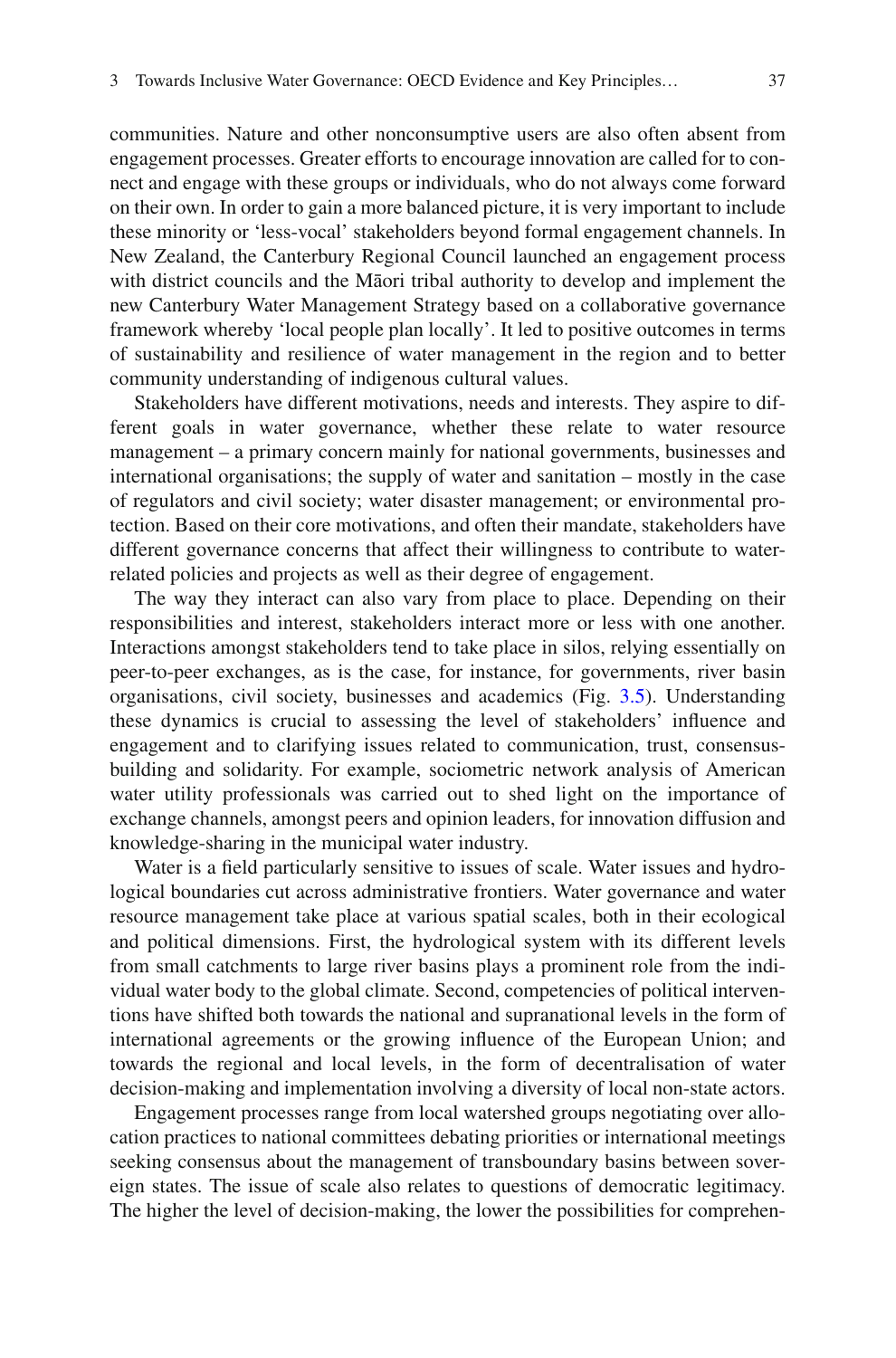<span id="page-9-0"></span>

Fig. 3.5 Most frequent interactions across stakeholders in the water sector (Note: The figure shows the interactions across governments (national, regional, local), service providers, watershed institutions, regulators and civil society considered as 'very frequent'. The blue arrows represent interactions between the categories of stakeholders and the black arrows represent interactions within each category of stakeholders) (Source: OECD Survey on Stakeholder Engagement for Effective Water Governance (2014))

sive participation of all relevant constituencies and thus the higher the likelihood that conflicts may arise. Inversely, the lower the level of government, the more difficult it is to effectively address water governance problems, in particular those that are not strictly local, without having the big picture.

 Stakeholder engagement can provide platforms to address the mismatch between administrative and hydrological scales. Water-related projects and policies can be driven by local livelihoods tied to local ecosystems or by energy producers making long-term production and investment choices at the national level. Thus, some stakeholders promote hydrological scales that correspond to manageable units in which they operate (e.g. river basin organisations). Others promote conventional administrative levels, arguing that this is where capacity, accountability and legitimacy already exist. In the Great Lakes region of North America, multilevel engagement processes on water resource management between the province of Ontario, municipalities, local NGOs and First Nation communities led to the formulation of common policy directions and long-term strategies for water protection. Fitting stakeholder engagement to place-based needs can help reconcile decisions within and across spatial scales.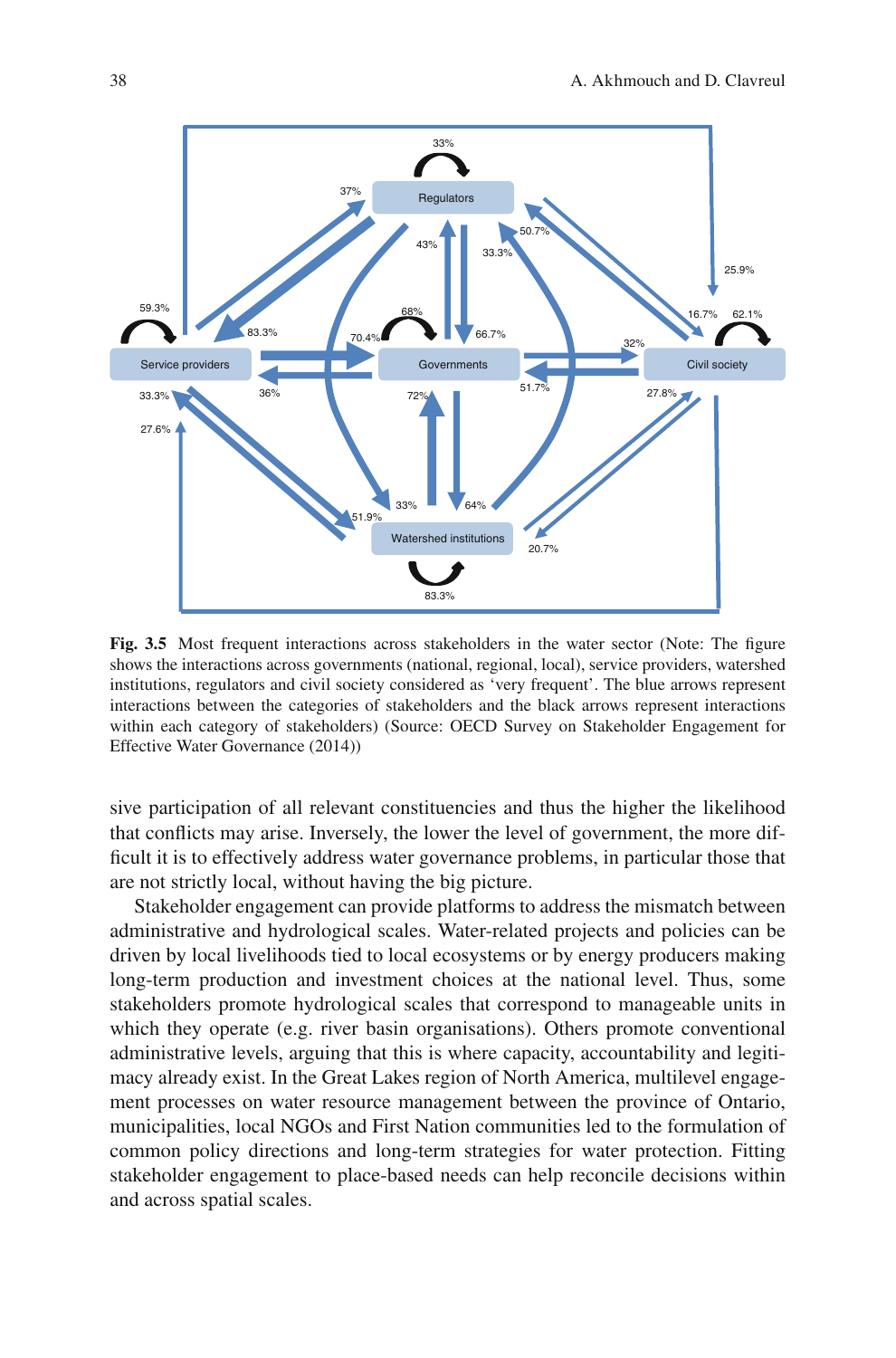#### **3.5 Overcoming the Barriers to Inclusive Water Governance**

 Engagement processes vary across places and stakeholders, but common barriers can be identified. Decision-makers need to carefully anticipate these bottlenecks and mitigate related risks (Fig. [3.6](#page-11-0)).

Respondents to the survey highlighted several major obstacles:

- First, the lack of political will and leadership: stakeholder engagement implies a shift in the balance of power including towards actors that may not share the same intentions, perspectives and interests.
- Second, the lack of clarity on the use of stakeholder inputs: if stakeholders with interest or influence do not understand how their input will contribute to decisionmaking, they may feel misled or manipulated by the process and will therefore lose interest. Satisfying all stakeholders' interests is a daunting task and implies the willingness to support the outcomes of the engagement process, even when they fail to coincide with one's vested and partisan interests. Clarifying the engagement process is one way to secure support and buy-in.
- Third, institutional fragmentation: responsibilities scattered across a multitude of actors create fissures in water governance with subareas administered independently and limited coordination incentives leading to poor consultation and weak accountability. The impact of institutional fragmentation is therefore often played out at the subnational level, with inadequate consultation on the needs of other related sectors, or subnational levels and overlapping responsibility. Fragmentation precludes the efficiencies and synergies that can be obtained through cooperation across authorities, water-related sectors and scales, and this can lead to policy outcomes focused on a specific issue or territorial area with little spill-over effect that can benefit the broader water sector.
- Fourth, the lack of funding: insufficient or unstable revenues to sustain the engagement process, logistical expenses related to meeting venues or support material and the lack of competent and dedicated staff are common bottlenecks, especially when government funding has been slashed in times of economic and financial crisis.

 In addition, consultation 'fatigue' is a risk to avoid, and it helps to be clear and forthright about how people's input will actually be used. Engagement with broad groups helps to ignite the political will and the leadership required to deal with typical shortcomings, such as staff and funding, legal issues and inertia. Decisionmaking processes can also be hindered by conflicts of interest or consultation 'capture', especially when certain groups of actors and lobbies are better organised to voice their concerns. For instance, in some EU countries, farmers overrode engagement initiatives related to the implementation of the Water Framework Directive, leaving insufficient water for the environment (OECD [2014](#page-19-0)).

 Decision-makers need to carefully anticipate bottlenecks to the integration of stakeholder engagement in water policy and projects and mitigate related risks. Different tools and procedures can help to achieve this. Translating existing stan-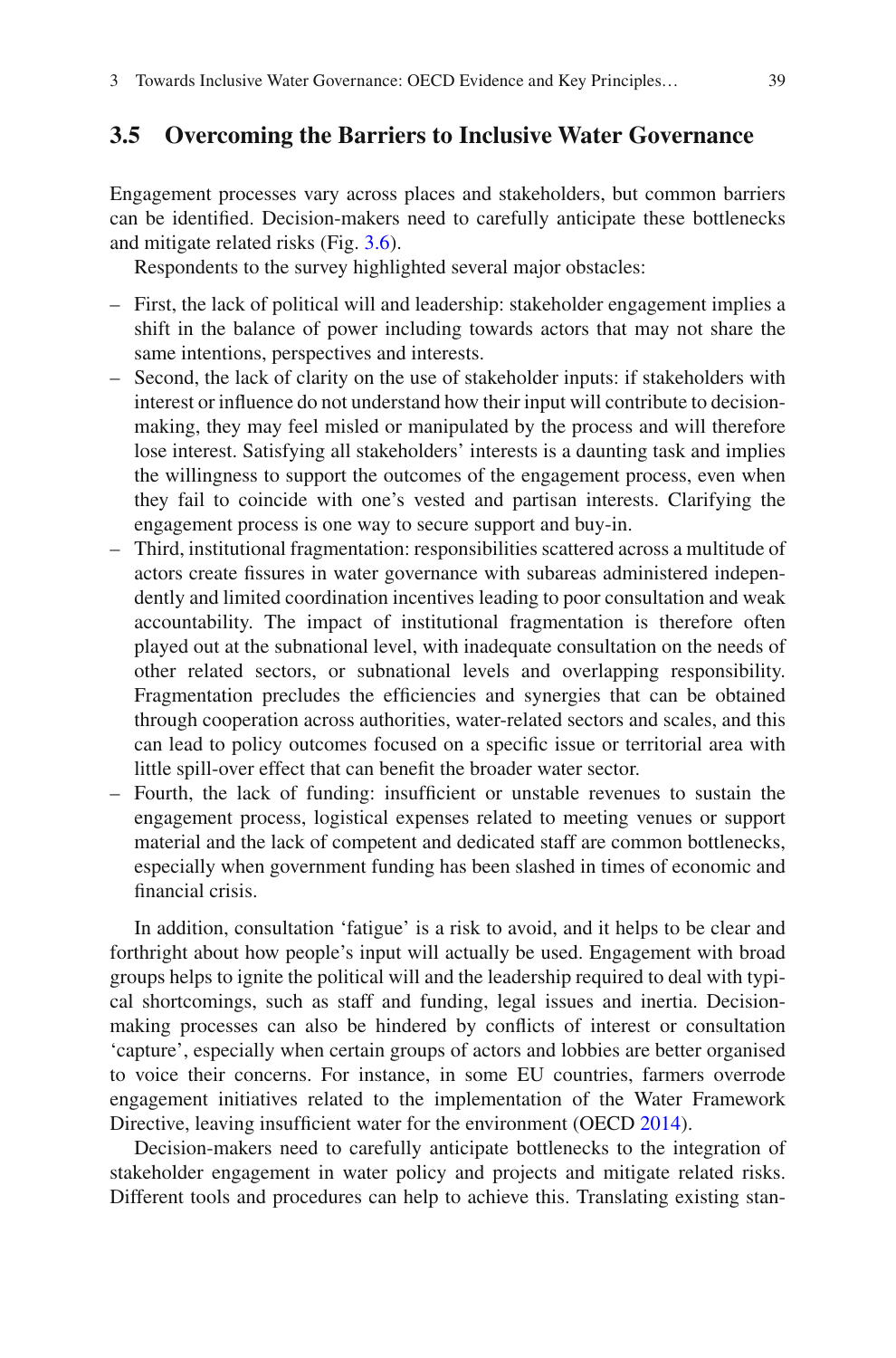<span id="page-11-0"></span>

**Fig. 3.6** Major obstacles to stakeholder engagement in the water sector (215 respondents) (Note: The graph considers the average response from the perspective of both targets and promoters for obstacles diagnosed as 'critical' and 'important' on a range from 'critical' to 'important', 'somewhat important' and 'not important', to the question 'which obstacles does your organisation face when taking part in or promoting stakeholder engagement?') (Source: OECD Survey on Stakeholder Engagement for Effective Water Governance (2014))

dards for inclusive decision-making into legislative frameworks can provide incentives to support the integration of stakeholder engagement. Defining strategies that make clear how stakeholder contributions will influence the final outcome can prevent frustration with regard to the influence stakeholders have over the process. Setting up information water systems and securing funds will also be critical to sustaining engagement processes in the long run. Engagement efforts should be allocated the same staffing and budget as other components of a water policy and project development process. Mechanisms designed to prevent the risk of undue access and influence by powerful, better organised influence groups are needed in tandem. Together with openness and engagement, solid integrity frameworks for policy-making can help ensure that final policy decisions reflect the views of the many and not just the few. Tools such as 'integrity pacts' and 'social witnesses' can also help to reduce the likelihood of conflict of interest and consultation capture, whilst ex post surveys on motivations can investigate levels of interest on specific water issues to set up the right incentives.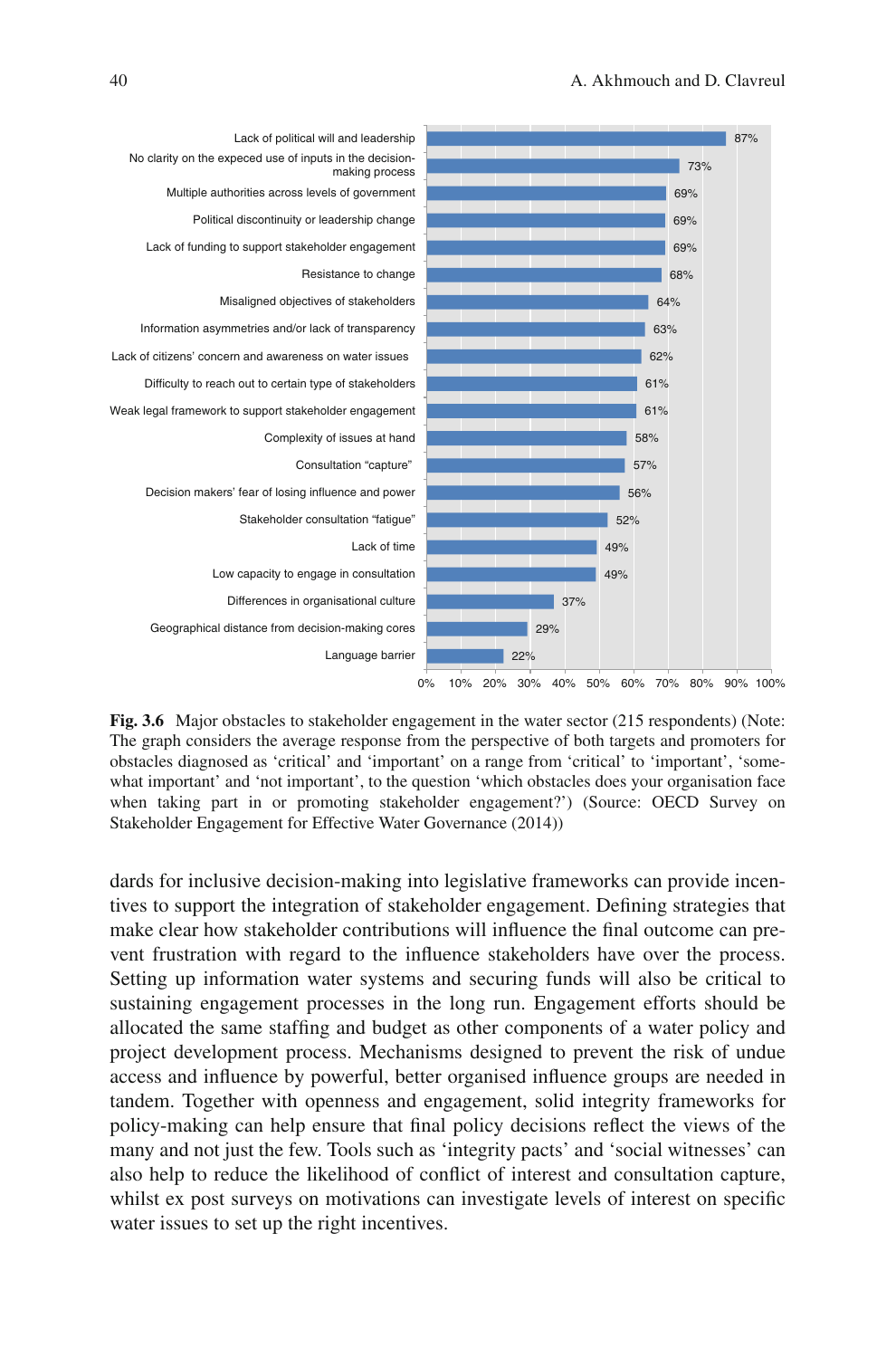## **3.6 How to Engage Stakeholders: A Range of Formal and Informal Mechanisms**

 There is a wide variety of mechanisms for engaging stakeholders, but they work differently according to place, time and objectives. Navigating this diversity and selecting the right mechanism(s) for engagement can be a daunting task for decision-makers. The survey helped identify 24 mechanisms that can be classified into 2 types: formal mechanisms (tools that have institutional or legal ground and often stem from an official agreement, a contract between parties or charters with clear operating rules and priorities) and informal mechanisms (not institutionalised but rather can be implemented at the discretion of the convener of the engagement process).

 Stakeholders use some mechanisms more often than others. Meetings, workshops and expert panels were identified as the most often used mechanisms in the survey, followed by water associations and networks, stakeholder consultation as part of regulatory processes and river basin organisations (Fig. 3.7).

 Innovative mechanisms and decision tools are gaining traction because of technological advances as well as greater skill and openness in applying the tools to discussion. The practical deployment of new information and communication technologies (ICT) has become a driving force of customised Internet platforms and



 **Fig. 3.7** Use of stakeholder engagement mechanisms in the water sector (215 respondents) (Note: The figure considers the average of 'yes' responses provided from the perspective of both targets and promoters to the question 'Which stakeholder engagement mechanisms does your organisation use or take part in?') (Source: OECD Survey on Stakeholder Engagement for Effective Water Governance (2014))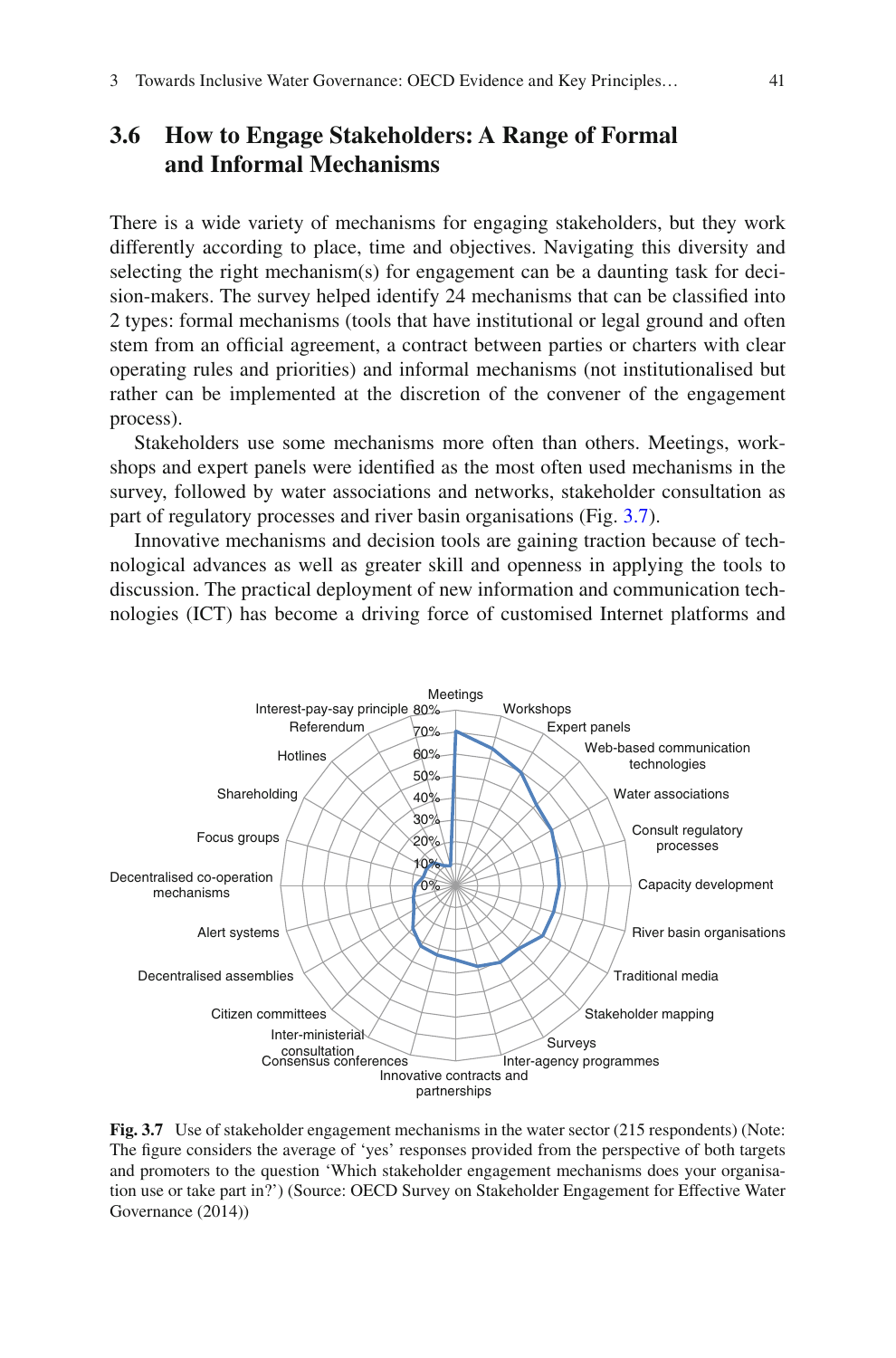applications (Guimarães-Pereira et al. [2003 \)](#page-19-0), and the function of ICT platforms has taken new and varied dimensions as virtual meetings, and Internet-based platforms (social media, chat rooms, online fora) are used more frequently. E-participation has been used, for instance, to set up citizen observatories for flood risk management in the Netherlands and the United Kingdom where citizen participation was composed of a variety of citizen groups (volunteers, elected citizens, citizen scientists and communities) and rested on a range of communication modes from listening as a spectator to expressing and developing preferences on specific issues (Wehn and Evers  $2014$ .

 Efforts are still required to generalise digital tools in water decision-making and policy/project implementation, but in their various multilateral forms, ICTs are increasingly being used by decision-makers to help stakeholders better understand what they do. For instance, in Portugal the Water and Waste Services Regulation Authority (ERSAR) has developed a mobile app that provides relevant information to users on the quality of service provision across 278 municipalities.

These different mechanisms have their strengths and weaknesses (Fig. 3.8). Moreover, engagement modalities vary in terms of the amount of time they take, the number of stakeholders they involve and the amount of resources they require. Similarly, different policy tools may be applied to the different steps of the policy cycle (i.e. design, implementation or evaluation) or to different categories of actors.

 It is crucial for decision-makers to carefully align tools with the level of engagement targeted and the context in which the engagement takes place. The effectiveness of mechanisms also relies on the capacities and resources needed for stakeholders to use them effectively, including knowledge, know-how and funding (travel expenses to attend a meeting, necessary technological settings). Also, new methods are being continually developed and require new skills and capacities. Thus, there is no one single optimal mechanism for stakeholder engagement but a menu of options for which the pros and cons need to be weighed up very carefully.



 **Fig. 3.8** Strengths and weaknesses of engagement mechanisms (Source: Based on OECD  $(2015a)$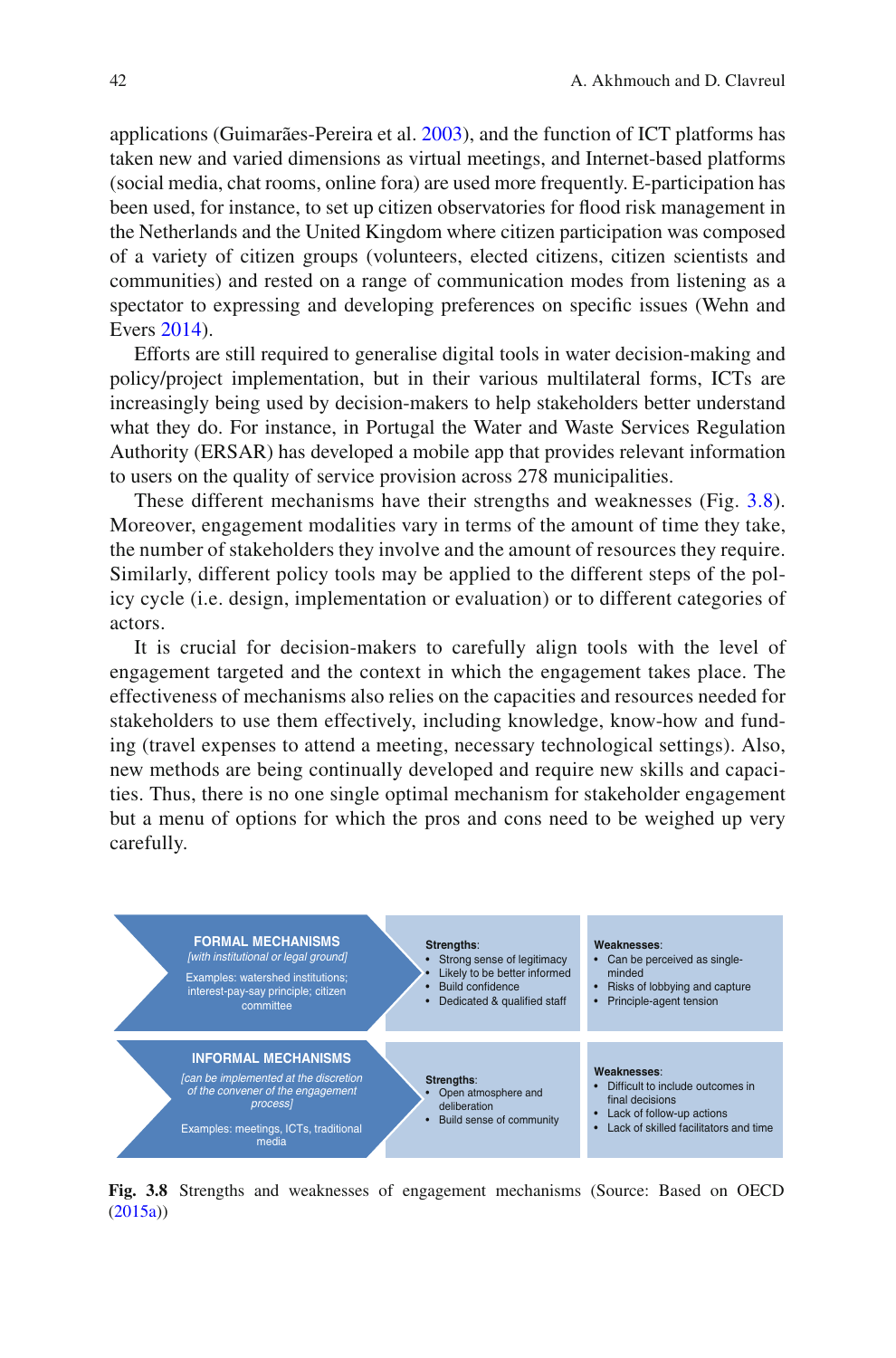## **3.7 Assessing Stakeholder Engagement: Effectiveness, Costs**  and **Benefits**

There has been little evaluation of the effectiveness, costs and benefits of stakeholder engagement in the water sector, because this type of analyses is relatively new to the public sector. Evaluation has generally remained on an ad hoc basis, potentially because stakeholder engagement has often been carried out as an 'add on' to conventional processes, or a tick-the-box approach is frequently being used to comply with existing legislation and rules.

 Assessing stakeholder engagement should not be considered as an end in itself but should serve a broader purpose of improving the process and its outcomes. It can:

- Strengthen the accountability of decision-makers, by measuring whether public and institutional resources, including stakeholders' time and effort, are effectively utilised
- Assist in determining whether the engagement process was successful and in drawing up an inventory of the lessons learnt towards future improvement
- Map out the potential challenges that may be encountered (e.g. divergent perspectives regarding flood defence measures between land planners, property owners and government authorities or regarding water resource allocation between farmers, industries and environmentalists)

Some difficulties may be experienced when evaluating stakeholder engagement. First, there is a lack of comprehensive frameworks of agreed-upon evaluation methods and reliable measurement tools. Second, there is a wide variety in the design and goals of engagement processes; therefore, evaluation frameworks should be general enough to apply across different types of processes, yet specific enough to have value for learning and practice. Third, stakeholder engagement is an inherently complex and value-laden concept; hence there are no widely held criteria for judging the success and failure of engagement efforts both in terms of process and outcomes.

 Evaluation tools are increasingly being used to measure the success of engagement efforts. Multi-stakeholder meetings help to collect feedback on the level of performance of engagement processes; evaluation reports record the process (successes, failures, lessons learnt) and allow for analysis to improve future engagement processes. When publicly disclosed, these reports can shed light on how stakeholders' inputs were used and whether engagement was worthwhile. Other tools such as polls and surveys can provide information for assessing the engagement process, such as levels of satisfaction. Some stakeholder categories (e.g. civil society) use evaluation mechanisms more often than others. There may be a perception that customer feedback on a given stakeholder engagement process, particularly in terms of complaints, should be avoided. However, complaints can be useful warning signs that the process can be improved.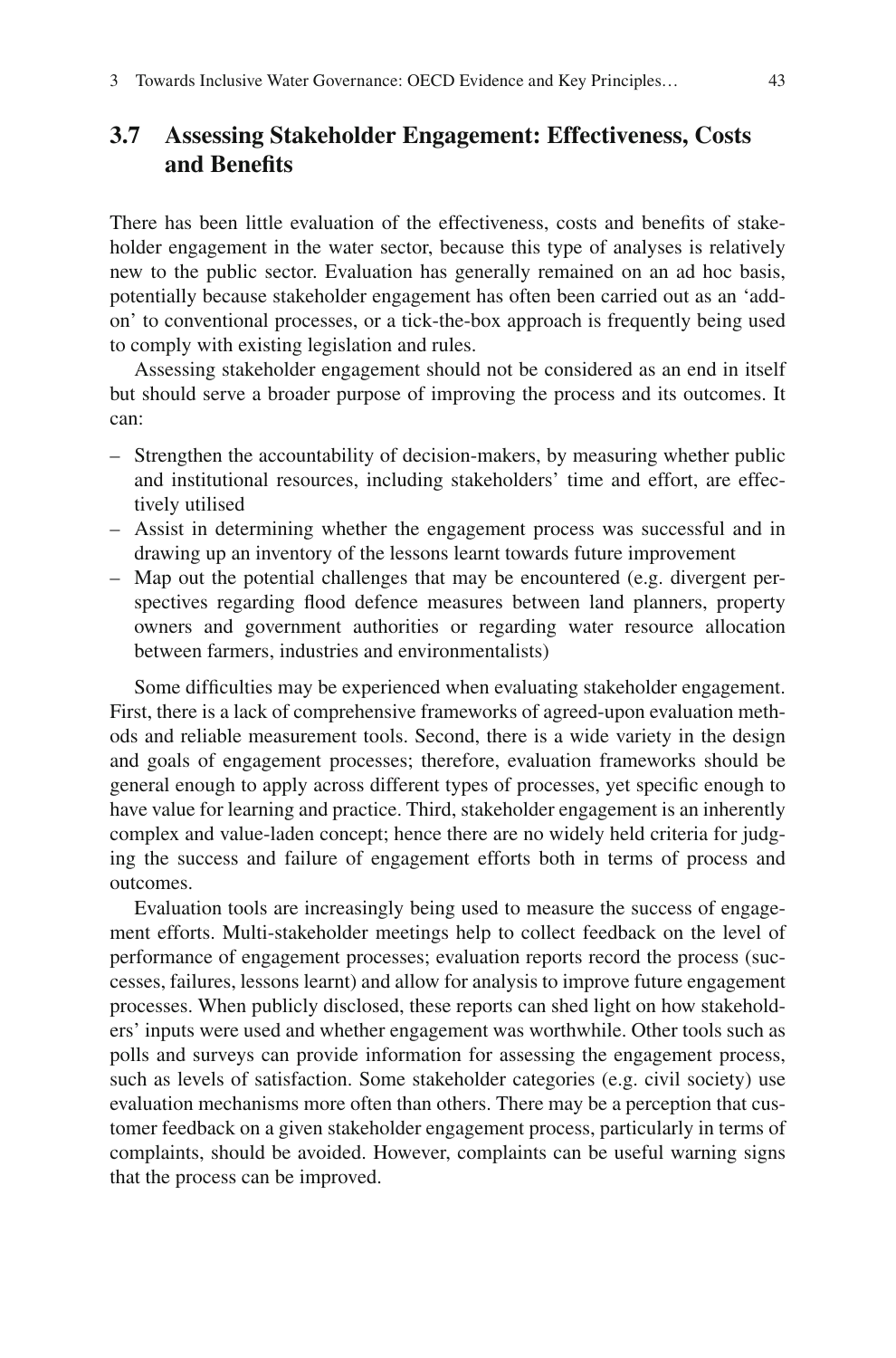

Fig. 3.9 Categories of costs in stakeholder engagement (Source: OECD (2015a))



**Fig. 3.10** Four types of long-term benefits of stakeholder engagement (Source: OECD (2015a))

 Evidence from the survey and case studies highlights the fact that stakeholder engagement is an investment. Decision-makers are inclined to conduct discussions, consultations and exchange of opinions that can inflate some costs, be they direct, indirect, monetary or nonmonetary (Fig.  $3.9$ ). These costs relate to delays in the decision-making process, operational expenses (facilities, travel, staff, overtime, etc.) and the production and disclosure of the required information.

 The process of engaging stakeholders may be more costly than the absence of consultation. However, dialogue and cooperation amongst stakeholders allows testing and refining of policies and projects and thus can yield short- and long-term benefits (Fig.  $3.10$ ). Short-term benefits relate to the outcomes of engagement such as better quality decision-making, increased willingness of stakeholders to collabo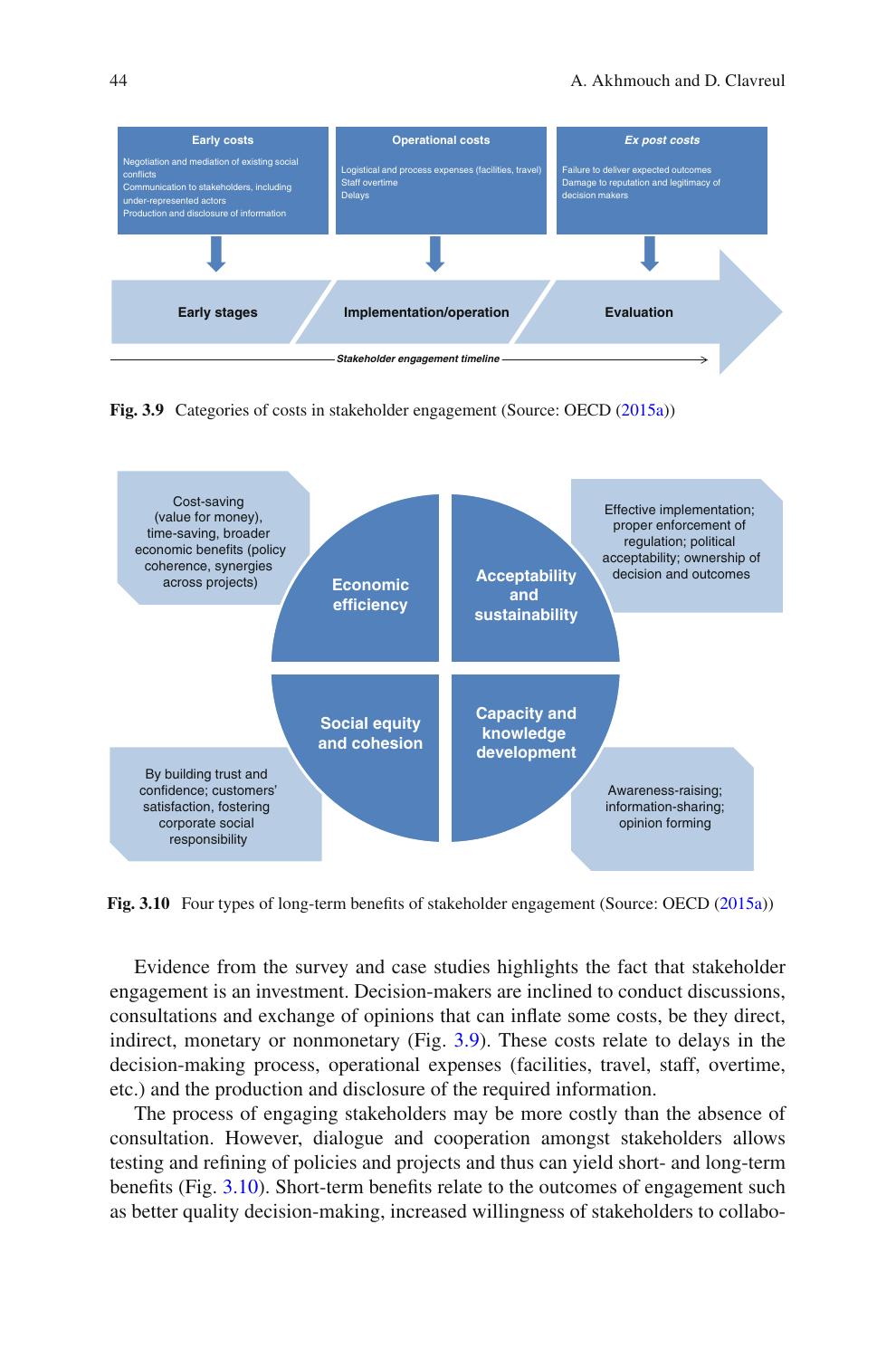rate to solve common water problems or greater support for the implementation of a water project or policy.

Long-term benefits relate to improved understanding and awareness of flood risks, more confidence in governments' decisions or capacity building. Overall, benefits can be clustered into four types:

- *Acceptability and sustainability* , in terms of effective implementation of water policy and projects, proper enforcement of regulation, political acceptability and ownership of decision and outcomes
- *Social equity and cohesion*, which is related to trust, confidence and customer satisfaction, as well as corporate social responsibility
- *Capacity and knowledge development* , which emanates from raising greater awareness, sharing information and forming opinions
- *Economic efficiency*, as it can assist in optimising cost saving, value for money and time saving, as well as broader economic benefits related to greater policy coherence and synergies across sectors and projects.

Conducting evaluations on the costs and benefits of stakeholder engagement can provide the evidence to effectively guide decision-making and policy/project implementation with tangible data and analyses. Different costs and benefits accrue to different stakeholder groups at different times and require managing trade-offs to ensure successful engagement processes and outcomes. There is a dearth of knowledge on the distributional impacts of stakeholder engagement. The danger is the potentially inequitable distribution of the benefits of engagement.

 The sustainability of stakeholder engagement will not only depend on the net difference between aggregate costs and benefits, but also on how they are distributed between stakeholders and on stakeholders' willingness to bear them. Also, water policy reforms and large projects can induce important adjustment costs, especially in the short term, whilst the benefits of such initiatives may only become visible in the long term. It is crucial to critically reflect upon the ratio of costs and benefits during engagement processes and determine the appropriate trade-offs related to this dual temporality.

## **3.8 Conclusion: OECD Necessary Conditions for Inclusive Water Governance**

 Evidence presented in this chapter demonstrates that decision-makers who adopt a systemic, inclusive approach to water governance are likely to get a better return on the time and resources they invest. They will also be better equipped to handle stakeholder issues and risks more effectively.

 For engagement processes to be relevant, a careful balance is required between what they try to achieve, the resources they require and whether they succeed in reaching the intended objectives. Decision-makers at all levels have a critical role to play in establishing the enabling environment for result-oriented, effective and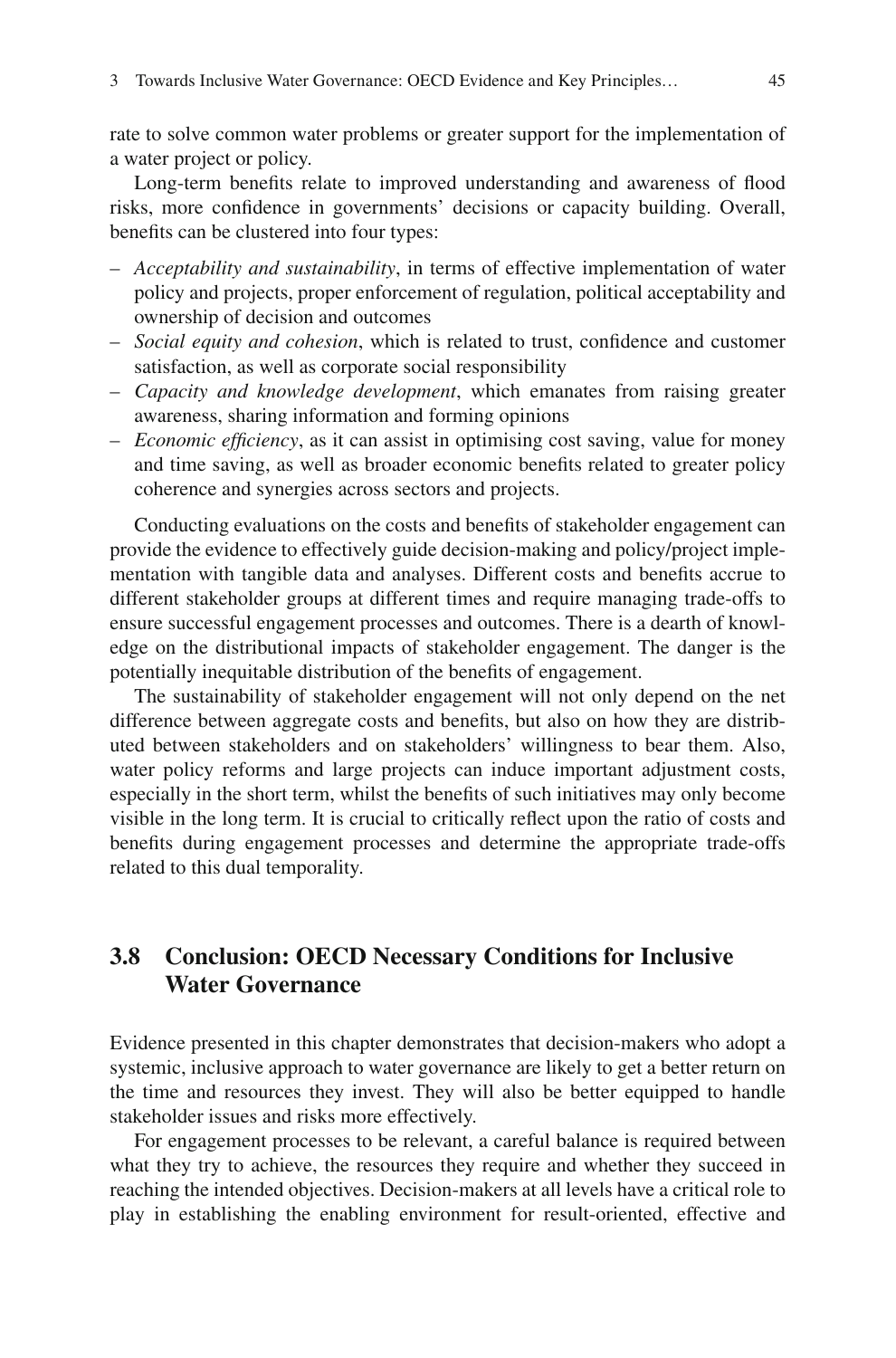impactful stakeholder engagement. Although engagement processes cannot be easily replicated from one context to another, the OECD proposes the following conditions for creating the enabling environment for inclusive water governance:

- 1. **Map all stakeholders who have a stake in the outcome or who are likely to be affected, as well as their responsibility, core motivations and interactions** . Stakeholder mapping should be done in relation to a specific issue and be updated on a regular basis. Such mapping should pay attention to newcomers, players outside the water sector and traditionally underrepresented groups. This is critical to ensure that all stakeholders are identified and properly involved throughout the policy/project cycle. Finding the right balance between inclusiveness and empowerment of stakeholders is also important. Engagement processes (and related mechanisms) need to accommodate the needs of stakeholders with varying levels of interests and resources to ensure inclusivity and accessibility. Risks related to consultation capture from overrepresented categories to the detriment of unheard voices, as well as risks of prejudice against a particular category of stakeholders deserve careful consideration. Equity between present and future generations in a perspective of sustainability should be promoted. Thus, disaggregated data on gender, age economic status and the level of impact of proposed policies and measures are crucial.
- 2. **Define the ultimate line of decision-making, the objectives of stakeholder engagement and the expected use of inputs** . Clarifying the goals and reasons for engagement is the key to building mutual understanding and trust of how stakeholders may be involved in the process and for informed stakeholders to provide quality contributions in line with expectations. In an engagement process with carefully set objectives, stakeholder engagement can make a meaningful contribution to the formulation of river basin plans at the watershed level, service delivery, awareness-raising (e.g. on water costs, risks, future trends), auditing, risk mapping, as well as performance monitoring. Similarly, the authority responsible for taking decisions, and its willingness to take stakeholders' ideas on board in doing so, should be clearly identified to enhance confidence in the value of the process. Transparency and accountability in how the engagement process is designed and implemented (e.g. stakeholder mapping methods, use of stakeholders' inputs) are crucial to improve credibility and legitimacy and to build trust amongst the stakeholders involved. Diligent work is necessary to ensure that the engagement process is fair and equitable and to reliably engage stakeholders.
- 3. Allocate proper financial and human resources and share requisite informa**tion for result-oriented stakeholder engagement**. Improving the overall contribution to substantive discussions and decision-making requires access to timely and understandable information (be it cultural, scientific, traditional, etc.), technical expertise, experience sharing and funding in the right format and in good time (planning) to realistically and effectively participate. Supporting two-way information-sharing through consistent and appropriate communication channels, including web-based technologies when feasible, is key. The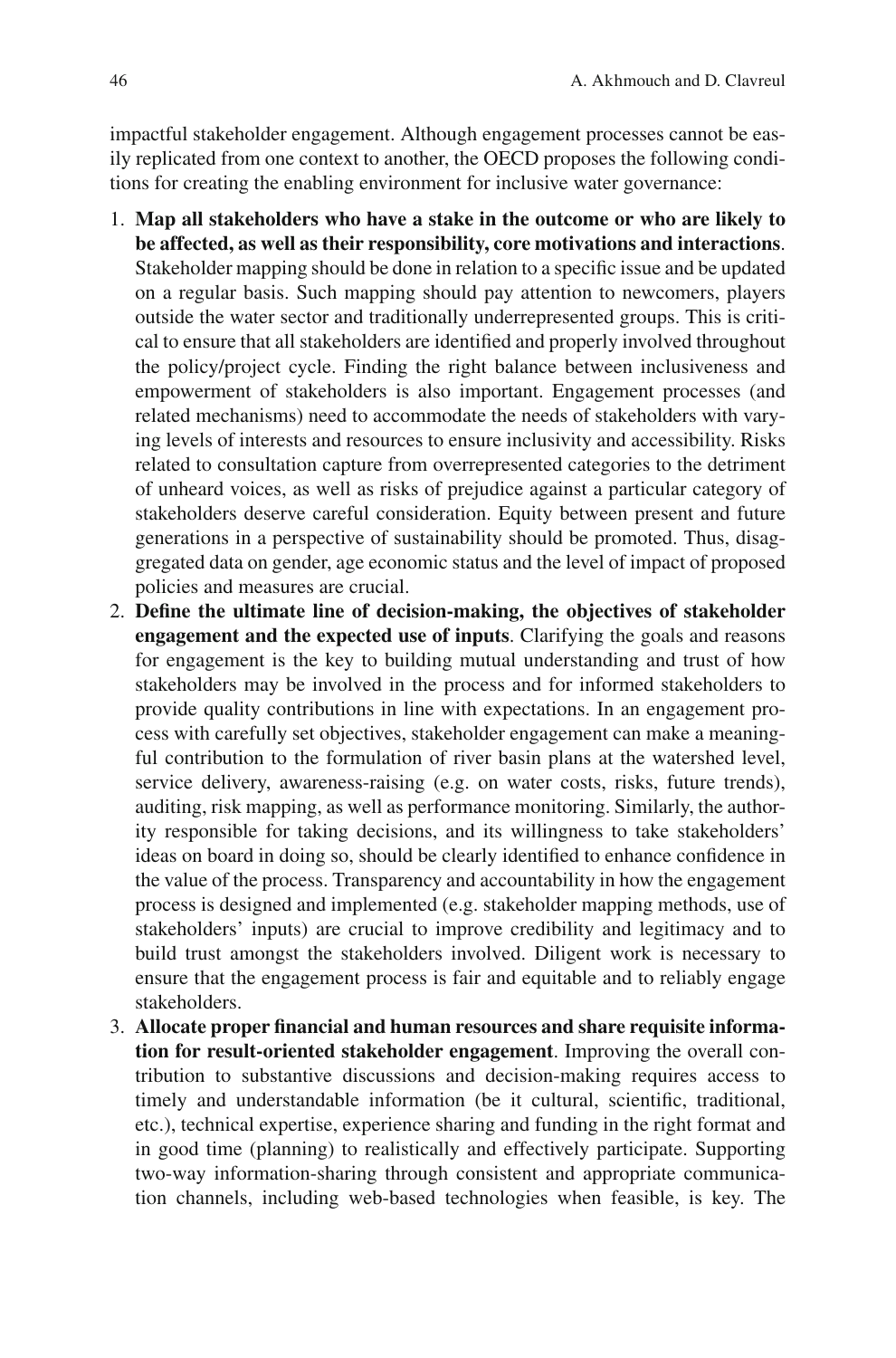financial affordability of the engagement process is also important to ensure the effective engagement of all those that have a stake; convey accurate, trusted and accessible information to diverse sectors; foster opinion-forming within and across stakeholder groups; and build support to the process. In order to interpret and apply these resources and the information gathered, competences and capabilities need to be developed at all levels to enable sustainable stakeholder engagement (e.g. skills, social learning).

- 4. **Regularly assess the process and outcomes of stakeholder engagement to**  learn, adjust and improve accordingly. Such evaluation and monitoring can resort to fact-based and perception-based tools and indicators and be carried out by targets, promoters and/or third parties. Results should be disclosed to increase accountability, provide insight into the success of the engagement process in reaching its intended objectives and learn from experience to improve practice in the future. Evaluation should not be limited to *ex ante* and ex post assessment but remain an ongoing process throughout the policy/project cycle. Stakeholder engagement can yield benefits in terms of resilience, sustainability, cohesion, acceptability, capacity and efficiency. However, it can also delay decisionmaking and implementation and generate different types of material (monetary and nonmonetary), process, reputational and social costs. Assessing the costs and benefits of engagement processes can assist in ensuring that all interests, including those of underrepresented stakeholders, are respected regarding the distribution of impacts, compensation and benefits. Mitigation measures are required to reduce costs and to set the right incentives whilst managing the dual short-term/long-term temporality.
- 5. **Embed engagement processes in clear legal and policy frameworks, organisational structures/principles and responsible authorities** . There is no water governance without governance at large. Similarly, there can be no effective stakeholder engagement without proper incentives for bottom-up and inclusive policy-making. A clear set of rules, platforms and vehicles for doing so is critical to move from reactive to proactive and systematic stakeholder engagement in the water sector. However, institutionalisation increases the risk of engagement 'fatigue' and/or 'capture' from overrepresented categories to the detriment of unheard voices. It should be flexible to take into consideration place-based needs and changing circumstances whilst fostering a change in the 'mindset', daily practices, professional skills and culture of decision-making. Provisions for stakeholder engagement should be aligned coherently and holistically across the water chain and policy domains related to water.
- 6. **Customise the type and level of engagement to the needs and keep the pro**cess flexible to changing circumstances. Stakeholder engagement tools and mechanisms work differently across places, times, objectives and stages of the policy/project cycle. They should be tailored to each context (geographic, socioeconomic, cultural), type of stakeholder concerned, policy goal targeted and place-based needs to accommodate varying levels of interest and resources from stakeholders and consider other options as needs arise. Water governance systems are complex and in a state of constant flux, where change is dynamic and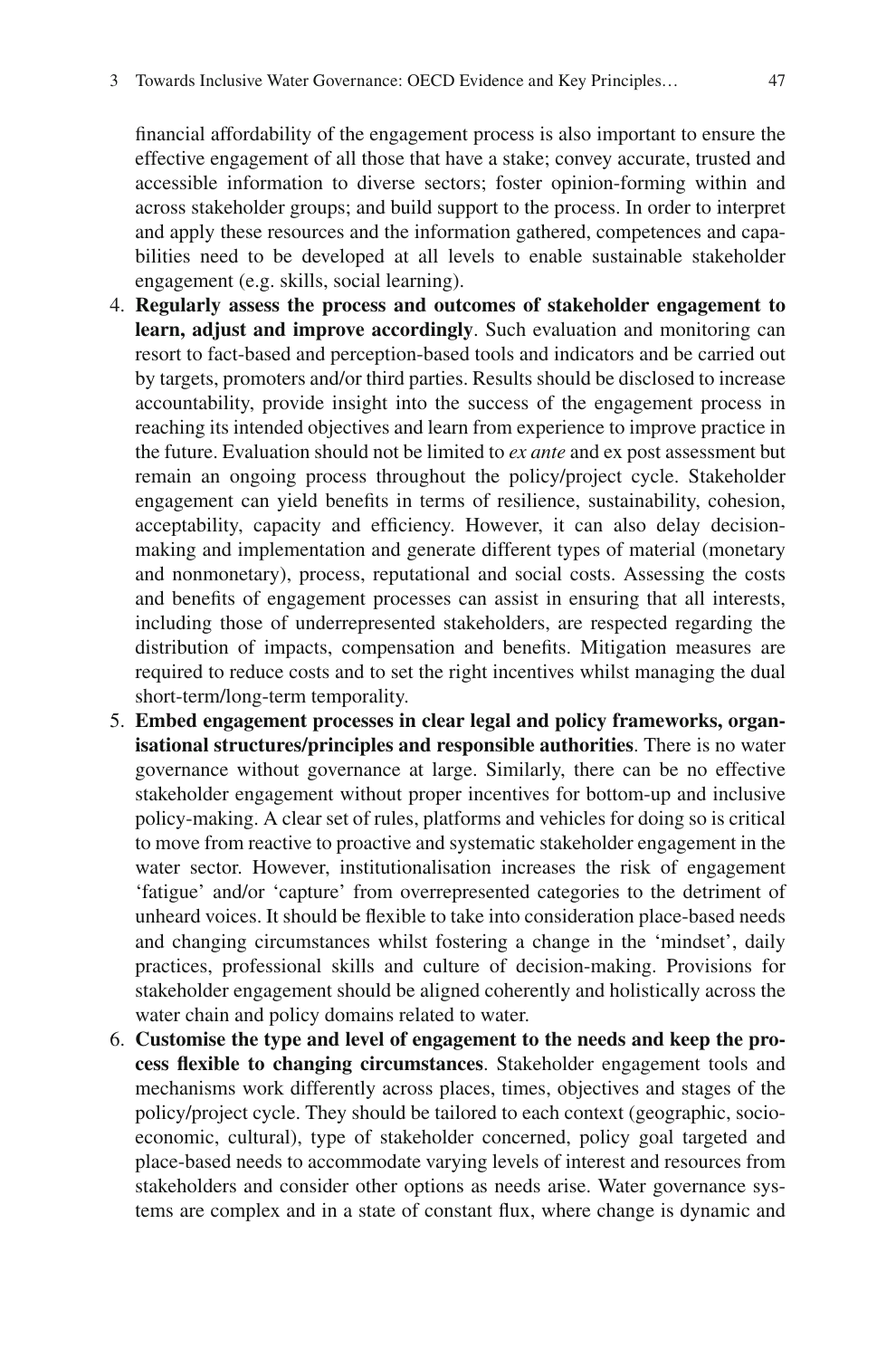<span id="page-19-0"></span>often unpredictable. Engagement processes therefore need to enable multiple stakeholders to respond and adapt to uncertainty and should remain flexible to manage risks and resilient to adapt to changing environments. Lessons can be learnt from failure in engagement approaches in terms of management of complexity and how to bring about fundamental change.

### **References**

- Abelson, J., & Gauvin, F. P. (2006). *Assessing the impacts of public participation: Concepts, evidence and policy implications* (Research report P/06). Ottawa: Canadian Policy Research Networks.
- Arnstein, S. R. (1969). A ladder of citizen participation. *Journal of the American Institute of Planners, 35* (4), 216–224.
- Brown, M., & Wyckoff-Baird, B. (1992). *Designing integrated conservation and development projects* . Washington, DC: Biodiversity Support Program.
- Fung, A. (2006). Varieties of participation in complex governance. *Public Administration Review* , *66* (Supplement S1), 66–75.<http://dx.doi.org/10.1111/j.1540-6210.2006.00667.x>
- Guimarães-Pereira, A., Rinaudo, J. D., Jeffrey, P., Blasuqes, J., Corral-Quintana, S. A., Courtois, N., Funtowicz, S., & Petit, V. (2003). ICT tools to support public participation in water resources governance and planning: Experiences from the design and testing of a multi-media platform. *Journal of Environmental Assessment Policy and Managemet, 5* (3), 395–420. [http://](http://dx.doi.org/10.1142/S1464333203001383) [dx.doi.org/10.1142/S1464333203001383](http://dx.doi.org/10.1142/S1464333203001383)
- OECD. (2011). *Water governance in OECD countries: A multi-level approach* (OECD studies on water). Paris: OECD Publishing. <http://dx.doi.org/10.1787/9789264119284-en>
- OECD. (2012). *OECD environmental outlook to 2050: The consequences of inaction* . Paris: OECD Publishing. <http://dx.doi.org/10.1787/9789264122246-en>
- OECD. (2014). *Water governance in the Netherlands: Fit for the future?* (OECD studies on water). Paris: OECD Publishing.<http://dx.doi.org/10.1787/9789264102637-en>
- OECD. (2015a). *Stakeholder engagement for inclusive water governance* . Paris: OECD Publishing. <http://dx.doi.org/10.1787/9789264231122-en>
- OECD. (2015b). *OECD Principles on water governance* . Paris: OECD Publishing. [http://www.](http://www.oecd.org/governance/oecd-principles-on-water-governance.htm) [oecd.org/governance/oecd-principles-on-water-governance.htm](http://www.oecd.org/governance/oecd-principles-on-water-governance.htm)
- Pretty, J. (1995). Participatory learning for sustainable agriculture. *World Development, 23* (8), 1247–1263.
- Smith, D. H. (1983). Synanthrometrics: On progress in the development of a general theory of voluntary action and citizen participation. In D. H. Smith & J. Van Til (Eds.), *International perspectives on voluntary action research* . Washington, DC: University Press of America.
- United Nations Development Programme (UNDP) Water Governance Facility, Stockholm International Water Institute, & Water Integrity Network. (2013). *User's guide on assessing water governance* . Denmark: United Nations Development Programme.
- Wehn, U., & Evers, J. (2014). Citizen observatories of water: Social innovation via eParticipation? In Proceedings of the ICT4 Sustainability conference (ICT4S), Stockholm, 24–27 August 2014, nominated for best paper award.
- Wehn, U., Rusca, M., & Evers, J. (2014). Participation in flood risk management and the potential of citizen observatories: A governance analysis. In Abstracts of the international conference on flood management, 16–18 September, Sao Paulo, Brazil.
- Yee, S. (2010). Stakeholder engagement and public participation in environmental flows and river health assessment. Australia-China Environment Development Partnership, Project code P0018, May 2010.